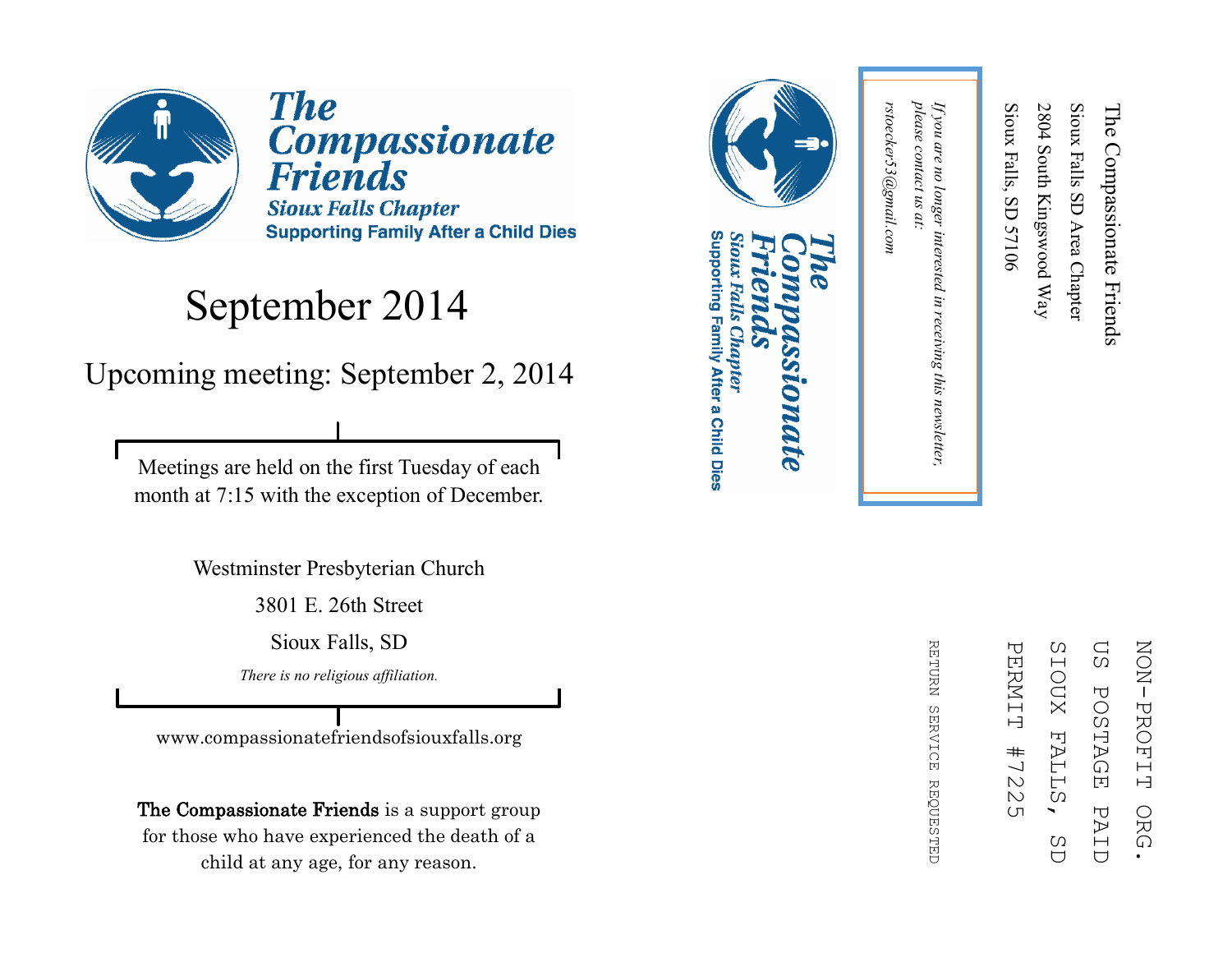

Dr. Watson-Miller

> Dr. WatsonDr. Watson-Miller is a Clinical Psychologist who lost her own son while in Graduate School in Miller is a Clinical Psychologist who lost her own son while in Graduate School in weekends. they learn therapeutic techniques. She works from her own private practice on evenings and she teaches psychodynamic psychotherapy and provides supervision to psychiatry residents as private and public sectors. She is on the faculty of USD Sanford School of Medicine where 1997. She graduated from the University of South Dakota in 2002 and has worked in both the private and public sectors. She is on the faculty of USD Sanford School of Medicine where she treaches psychodynamic psychoterapy a

and Psychology in 1995 compelled her to honor his memory by completing her education and allowing him to live through her. In her journey through grief, she has gained unique insights into not just coping, but thriving th son standing in the bleachers as she graduated with a Bachelor's of Science in Criminal Justice by the support of her graduate program, her faith, and encouragement from others. She states, the gifts we have been given with others "Without adversity, we do not know how strong we really are. We have an obligation to share into not just coping, but thriving through adversity. She was gifted through her life experience allowing him to live through her. In her journey through grief, she has gained unique insights son standing in the bleachers as she graduated with a Bachelor's of Science in Criminal Justice Dr Watson

Miller without identifying information and will be used in future columns email them to tcfsiouxfalls@yahoo.com. The questions will be forwarded to Dr. Watson-If you would like Dr. Watson-Miller to respond to your questions through this format, please entan utein to teisiouxians@yanoo.com. The questions will be tot watued to DJ, Watson-<br>Miller without identifying information and will be used in future columns. email them to tcfsiouxfalls@yahoo.com. The questions will be forwarded to Dr. WatsonIf you would like Dr. WatsonMiller to respond to your questions through this format, please

QUESTION: I feel my loved one's presence, I know I do; but my family says that isn't possible QUESTION: I feel my loved one's presence, I know I do; but my family says that isn't possible.

child. This was your loss and, although others may not understand your experience, it is real to you child. This was your loss and, although others may not understand your experience, it is real to you. ANSWER: It is always important to remember that the loss of a child is dependent on the relationship each person had with that ANSWER: It is always important to remember that the loss of a child is dependent on the relationship each person had with tha

many skeptics who want hard evidence columns. While there has been much work done on the Psychology of Spirituality, there are still many questions, many believers, and There are many unexplained phenomena in the human experience, so the following thoughts are based less on research than previous many skeptics who want hard evidence. columns. While there has been much work done on the Psychology of Spirituality, there are still many questions, many believers, and There are many unexplained phenomena in the human experience, so the following thoughts are based less on research than previ

What is valid is your own experience with loss of loved ones. I would guess that you are a spiritual person (different from r What is valid is your own experience with loss of loved ones. I would guess that you are a spiritual person (different from religious), and that this may be a dominant part of how you live your life. People who are by nature intuitive, tend to be more aware of the and that this may be a dominant part of how you live your life. People who are by nature intuitive, tend to be more aware of the nuances in the environment than someone who is more "rational." This would also be true when comparing believers and nonances in the environment than someone who is more "rational." This would also be true when comparing believers and non-believers. believers.

so comforting, talk about it with the folks at Compassionate Friends, or a mental health professional. interfering with your daily functioning, then embrace it and honor their legacy to you as you would any gift. If their presence is not What is most important, however, is how this affects you. If you are comfortable with sensing your loved one's presence, and it is not so comforting, talk about it with the folks at Compassionate Friends, or a mental health professional.interfering with your daily functioning, then embrace it and honor their legacy to you as you would any gift. If their presence is not What is most important, however, is how this affects you. If you are comfortable with sensing your loved one's presence, and it is not

suddestions Dr. Watson-Miller. ΓS DISCLAIMER: suggestions to the recipients of this newsletter. DISCLAIMER: The responses published in the newsletter in no way suggest that there<br>is a therapeutic relationship between the individual who submitted the question and<br>Dr. Watson-Miller. The responses are written for the pu Dr. Watson is a therapeutic relationship between the individual who submitted the question and  $\omega$ therapeutic Phe  $\overline{C}$ ehe responses relationship between The responses recipients published in  $\sigma_{\rm H}$ are written for the this ehe newsletter the newsletter Individual who **Burpose**  $\overline{u}$ submitted the question no way suggest of providing general that there pue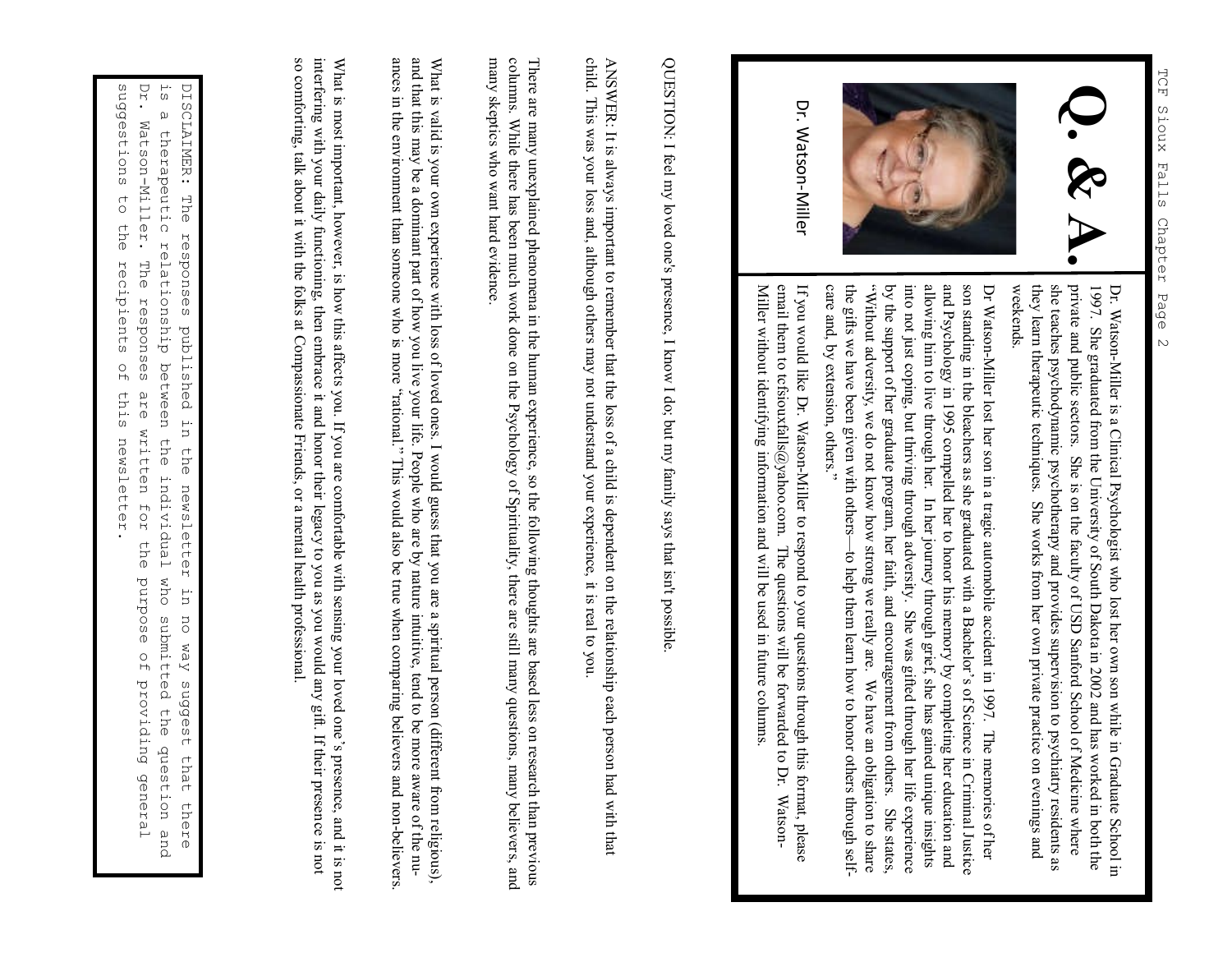TCF Sioux TCF Sioux Falls Chapter Page 3 Falls Chapter Page  $\omega$ 

cumstances. We are a unique family because we represent many races, creeds, and relationships. We are young, and we are old no hope. Some of us have found our faith to be a source of strength, while some of us are struggling to find answers. Some of us cumstances. We are a unique family because we represent many races, creeds, and relationships. We are young, and we are old. are angry, filled with guilt or in deep depression, while others radiate an inner peace. But whatever pain we bring to this gatherare angry, filled with guilt or in deep depression, while others radiate an inner peace. But whatever pain we bring to this gatherno hope. Some of us have found our faith to be a source of strength, while some of us are struggling to find answers. Some of as the doubts, and help each other to grieve as well as to grow. We Need Not Walk Alone. We Are The Compassionate Friends. died. We are all seeking and struggling to build a future for ourselves, but we are committed to building a future together. We Some of us are far along in our grief, but others still feel a grief so fresh and so intensely painful that they feel helpless and see reach out to each other in love to share the pain as well as the joy, share the anger as well as the peace, share the faith as well as the doubts, and help each other to grieve as well as to grow. We Need Not Walk Alone. We Are The Compassionate Friends. reach out to each other in love to share the pain as well as the joy, share the anger as well as the peace, share the faith as well died. We are all seeking and struggling to build a future for ourselves, but we are committed to building a future together. ing of The Compassionate Friends, it is pain we will share, just as we share with each other our love for the children who have Some of us are far along in our grief, but others still feel a grief so fresh and so intensely painful that they feel helpless and see pain becomes my pain, just as your hope becomes my hope. We come together from all walks of life, from many different cirwith hope. The children we mourn have died at all ages and from many different causes, but our love for them unites us. Your with hope. The children we mourn have died at all ages and from many different causes, but on the died at all ages using the move for the move for the move for the many different causes, but on the move for the move for th We need not walk alone. We are The Compassionate Friends. We reach out to each other with love, with understanding, and ing Of The Compassionate Friends, it is pain we will share, just as we share with each other our love for the children who have  $\kappa$ pain becomes my pain, just as your hope becomes my hope. We come together from all walks of life, from many different cir-We need not walk alone. We are The Compassionate Friends. We reach out to each other with love, with understanding, and

The Compassionate Friends Credo

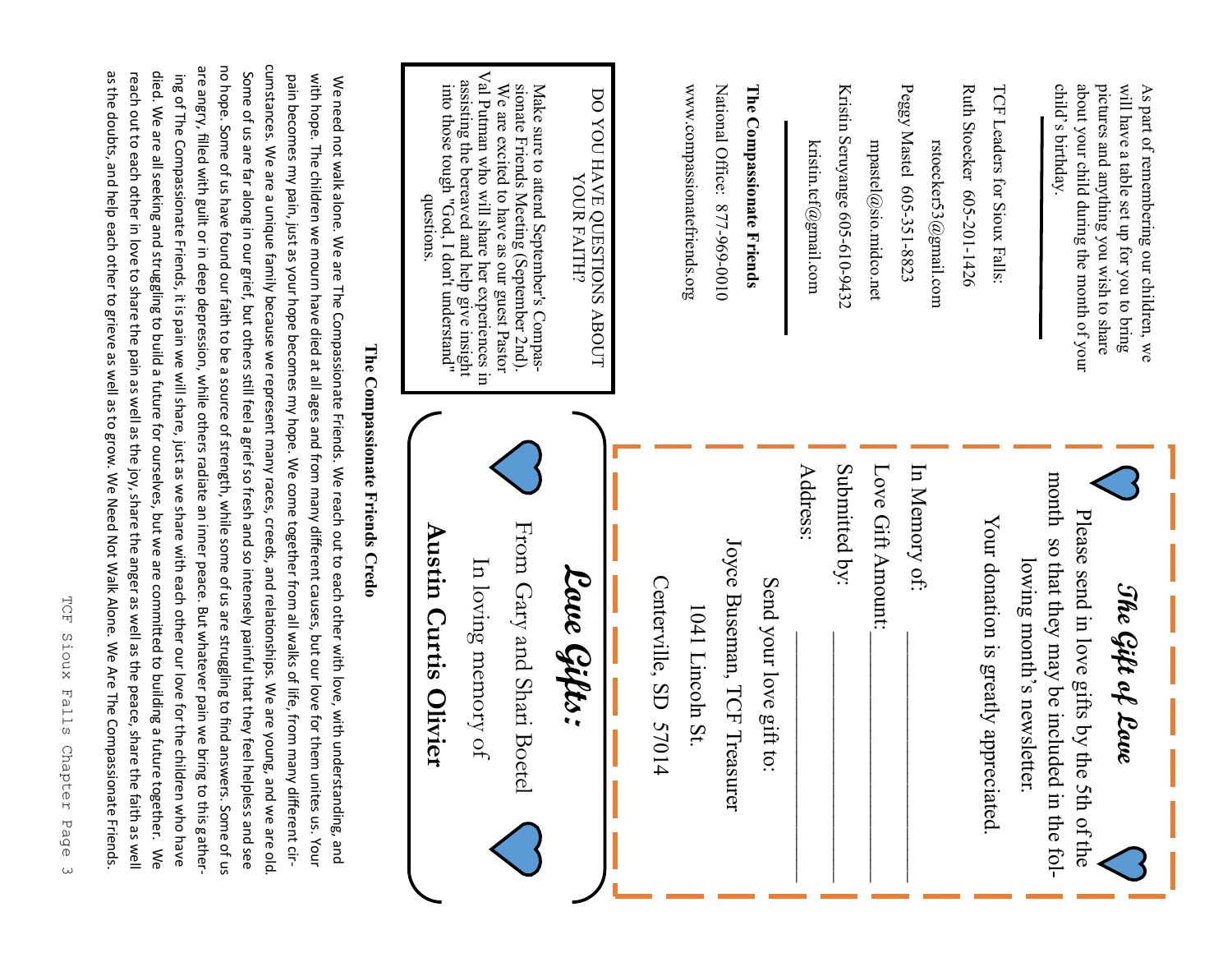| $\epsilon$  |
|-------------|
|             |
| Ç<br>!<br>ſ |
|             |
| ŗ           |
| てひと         |
|             |
| ĩ<br>١<br>í |
|             |

| Who would ever have suspected                 | Who could imagine such nonsense!           |
|-----------------------------------------------|--------------------------------------------|
| That grief had this many layers               | (That's what we thought before IT          |
| Like a Neapolitan cake gone awry              | That dark shadow called death visited us!) |
| The salt shaker broke open into the batter    |                                            |
| The (optional) salt overtook the sweet        | There's no frosting on this piece of cake. |
| No one, but no one wants to taste that.       |                                            |
|                                               | We even have to forgive ourselves          |
| Who would have thought                        | For not noticing that                      |
| We would be the ones left, first off          | Forgiveness                                |
| Second, that we would have to forgive a child | Is yet another one of those                |
| No matter how they exited (even harder)       | Salty, Neapolitan layers                   |
| You heard me                                  | Lois Johanson                              |
| Forgive your child for leaving you?           | TCF Sioux Falls                            |
| What a farce? What folly!                     | $3 - 31 - 14$                              |

# HONORARY ASSOCIATES OF COMPASSIONATE FRIENDS **HONORARY ASSOCIATES OF COMPASSIONATE FRIENDS**

Sponsors are considered Honorary Associates of our organization and are recognized at the level of their<br>Sponsors are considered Honorary Associates of our organization and are recognized at the level of their Sponsors are considered Honorary Associates of our organization and are recognized at the level of their donation. We would like to offer our sincere aand grateful appreciation to the following supporters:

|                       | donation. We would like to other our sincere aand graterul appreciation to the following |                             | supporters.                 |
|-----------------------|------------------------------------------------------------------------------------------|-----------------------------|-----------------------------|
| DIAMOND (\$500)       | GOLD (\$150)                                                                             | <b>SILVER (\$100)</b>       | <b>BRONZE</b><br>(S50)      |
| First Premier Bank    | Sisson Printing                                                                          | Catholic Family Services    | Kahler Funeral Home         |
|                       | Soil Technologies, Inc.                                                                  | Family Memorials by Gibson  | Dr. Richard<br>Howard       |
|                       | George Boom Funeral Home                                                                 | Hofmeister-Jones Funeral    | Knudson &<br>Buseman Insur- |
|                       | Dindot-Klusman Funeral                                                                   | Home                        | ance                        |
| PLATINUM (\$250)      | Home                                                                                     | Weiland Funeral Chapel      | Shaffer Memorials           |
| Diamond Mowers, Inc.  | Heritage Funeral Home                                                                    | Miller Funeral Home         |                             |
| DE & TS (Josh Fieler) | Julie Job—Re/Max Profes-                                                                 | Key Real Estate—Jim A Carl- |                             |
|                       | sionals                                                                                  | nos                         |                             |
|                       |                                                                                          | Minnehaha Funeral Home      |                             |
|                       |                                                                                          | Hartquist Funeral Home      |                             |
| Special thanks to:    |                                                                                          |                             |                             |
|                       | WESTMINSTER PRESBYTERIAN CHURCH-hosting our monthly meetings                             |                             |                             |
|                       | MILLER FUNERAL HOE-providing cookies for our meetings                                    |                             |                             |

AVERA MCKENNAN HOSPITAL AND UNIVERSITY HEALTH CENTER—donating the printing of our newsletters

AVERA MCKENNAN HOSPITAL AND UNIVERSITY HEALTH CENTER—donating the printing of our newsletters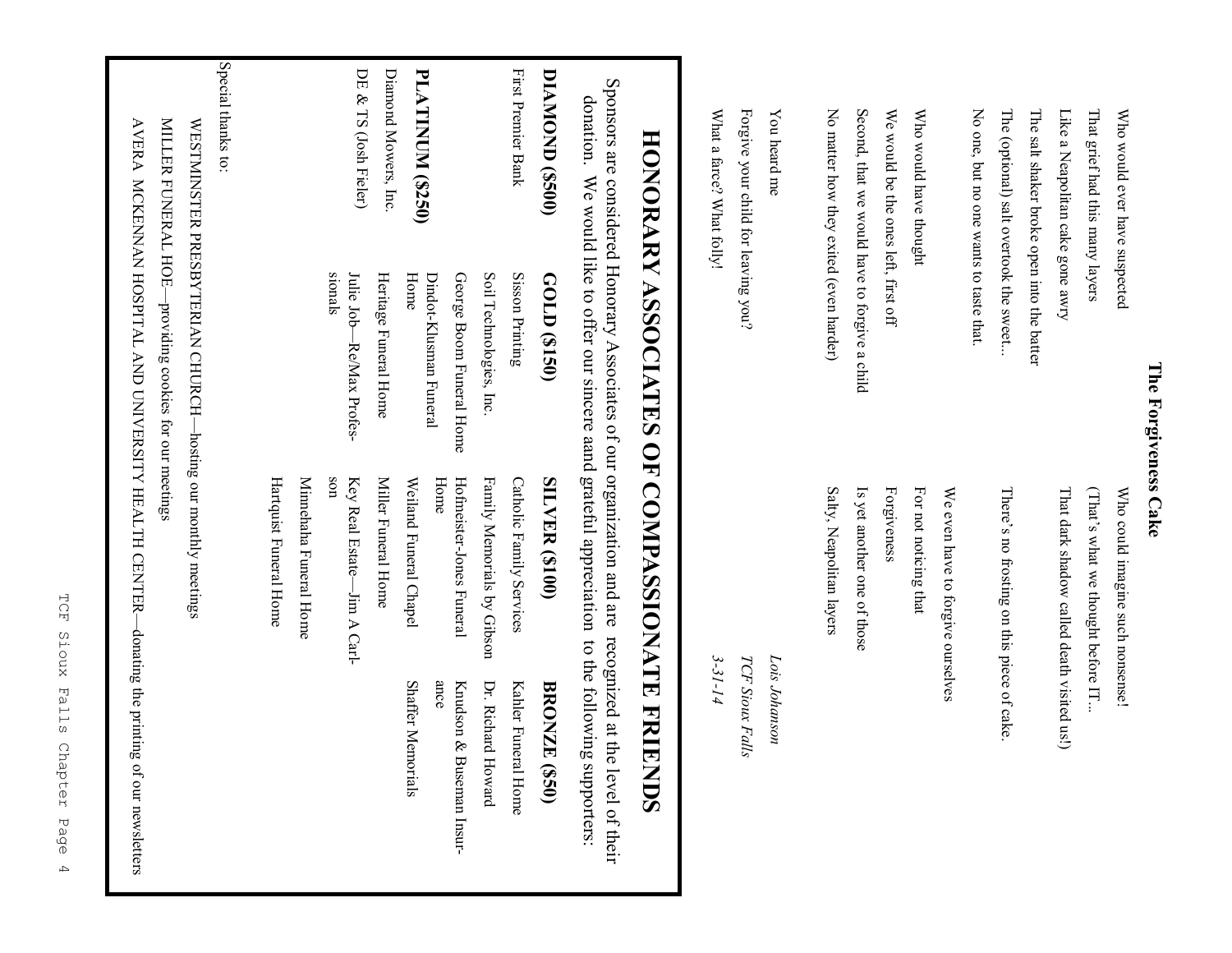#### **Christian Christian**

| Sweet little boy, I loved you so<br>I've never felt so all alone |
|------------------------------------------------------------------|
| Every day worse than the last                                    |
| All I want is what is past                                       |
| Every breath I take is pain                                      |
| No more sunshine, endless rain                                   |
| My life without you isn't whole                                  |
| I need you here, why did you go?                                 |
| I search but cannot find your face                               |
| Please help me God, I need your grace                            |
| A little boy without his mom                                     |
| It can't be right, it feels so wrong                             |
| All my prayers, the tears I cry                                  |

Oh Christian, please come back to me... That somehow this was meant to be Give her time, someday she'll see No one understands my pain If dying means to be with you Oh Christian, please come back to me... That somehow this was meant to be Give her time, someday she'll see They tell me we will meet again They tell me we will meet again No one understands my pain I'm begging Lord, please take me too I'm begging Lord, please take me too If dying means to be with you And still God doesn't tell me why And still God doesn't tell me why

Donna Hetland *Donna Hetland*

TCF Sioux Falls *TCF Sioux Falls*

### A Name for My Pain **A Name for My Pain**

| I have given a name to my pain—            | I long to take his place,            |
|--------------------------------------------|--------------------------------------|
| it's called "Longing."                     | so he may live and have sons too.    |
| I long for what was,                       | I long for time to pass much faster, |
| and what might have been                   | so my longing and pain will lessen.  |
| I long for his touch and smell of sweat;   | Will they?                           |
| I long to hold him one more time.          |                                      |
| I long to look on his beautiful face       |                                      |
| and impress it upon my memories and heart. | June Williams-Muecke                 |
| I long to return to the day before         | TCF Houston West, TX                 |
| and protect him from his death.            |                                      |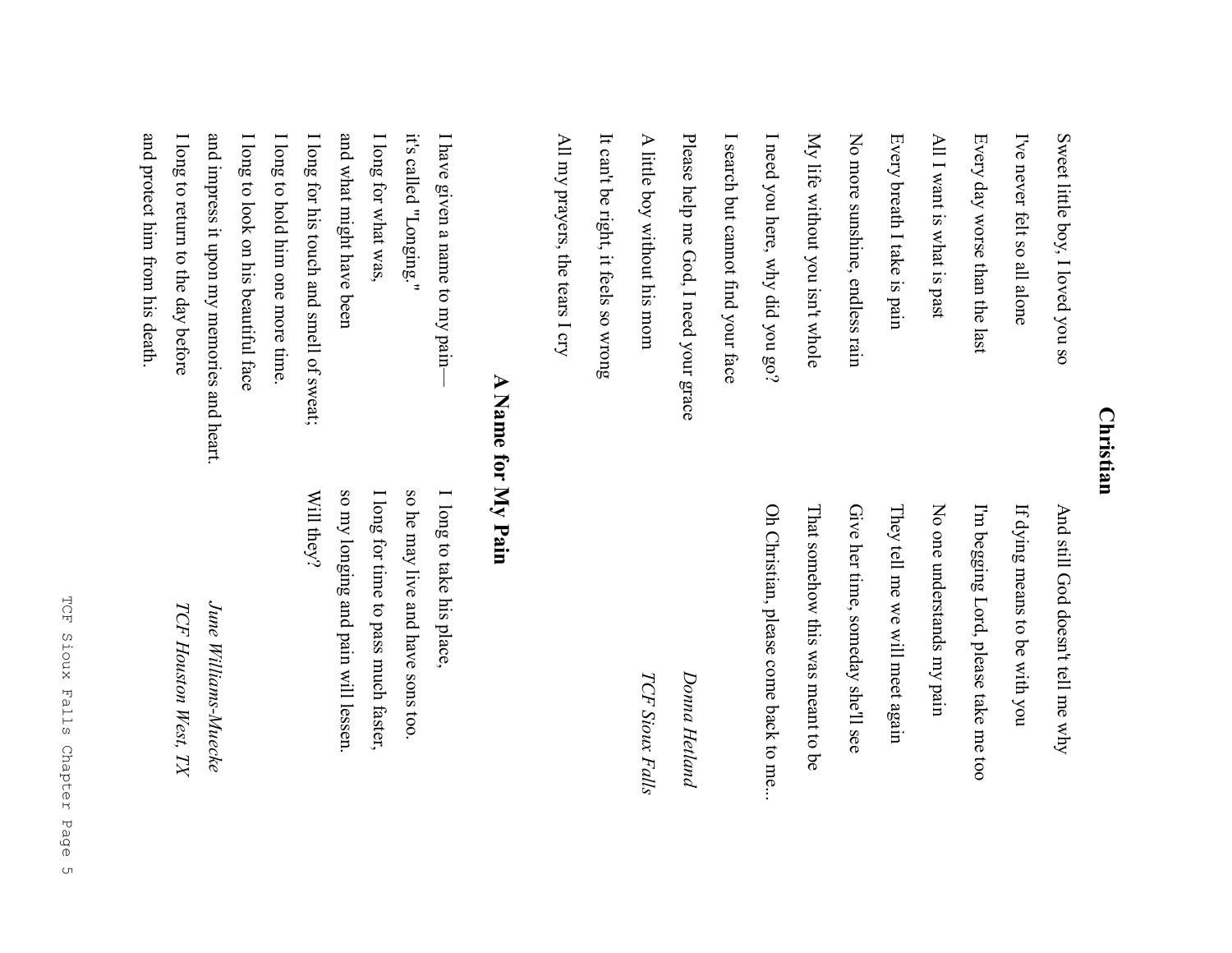## Reopening of School and No Child! **Reopening of School and No Child!**

those parents surviving a child of school age, be that from nursery school to college or university, this can be as trying a Summer ends, and across our nation, from the middle of August to the week after Labor Day, schools open for another year. For time as the Summer ends, and across our nation, from the middle of August to the week after Labor Day, schools open for another year. For<br>those parents surviving a child of school age, be that from nursery school to college or univers

and costly activity is renewed. The children are off to school. dren about to make the first ride to school. Gaggles of youngsters play at countless stops across our land. America's most precious and costly activity is renewed. The children are off to school. dren about to make the first ride to school. Gaggles of youngsters play at countless stops across our land. America's most precious School buses travel again the busy highways of our cities and the quiet lanes of our countryside. Anxious parents stand with chil-School buses travel again the busy highways of our cities and the quiet lanes of our countryside. Anxious parents stand with

alive with my son's comings and goings. alive with my son's comings and goings. its wheels marked anew the mind-numbing dullness of my fragmented senses as it moved its way down the tree lined lane once its wheels marked anew the mindI remember well the silences of the September mornings of those first years. The bus no longer stopped at our home. It simply drove casually by, the people within never realizing it once carried the focus of my love, the r drove casually by, the people within never realizing it once carried the focus of my love, the repository of my dreams. The d I remember well the silences of the September mornings of those first years. The bus no longer stopped at our home. It simply numbing dullness of my fragmented senses as it moved its way down the tree lined lane once

him? clothing was just too much in those earliest years. Somehow, the perfect notebook, the brilliant sweater, the odd-shaped erasers were simply unendurable. The stream of vehicles heading for Cape Cod for that final Labor Day It was always possible to avoid "back to school" sales. Seeing young people and their weary parents gather school supplies and  $\frac{1}{2}$ end the summer, was another seene to avoid. It was a ritual from which we seemed excluded. Could we still be a family without end the summer, was another scene to avoid. It was a ritual from which we seemed excluded. Could we still be a family without were simply unendurable. The stream of vehicles heading for Cape Cod for that final Labor Day weekend, the last family outing clothing was just too much in those earliest years. Somehow, the perfect notebook, the brilliant sweater, the oddIt was always possible to avoid "back to school" sales. Seeing young people and their weary parents gather school supplies and shaped erasers to

will forever remember the pain of those unhappy years and sometimes I reflect on the many parents who now feel as I did. will forever remember the pain of those unhappy years and sometimes I reflect on the many parents who now feel as I did. unload their treasured passengers, no longer feeling the emptiness of a bus that drives on, barren of hopes and dreams. But I Those years are gone now. Having returned to education, I now have "back to school" buying to do myself. I see the buses arrive to g and

you in some basic manner. you in some basic manner. pain. But even though you are not alone, you know that you are forever marked, that the death of your child or children has altered pain. But even though you are not alone, you know that you are forever marked, that the death of your child or children has altered If you are such a parent, if you mourn a child who leaves a school desk somewhere unfilled, I promise that you are not alone in that If you are such a parent, if you mourn a child who leaves a school desk somewhere unfilled, I promise that you are not alone

Perhaps time and much grief work remain before your spirit can yield up the agony and permit a new self to emerge. That time Perhaps time and much grief work remain before your spirit can yield up the agony and permit a new self to emerge. That time and work was necessary for me, as it actually is for all of us. For me, grief resolution finally work was necessary for me, as it actually is for all of us. For me, grief resolution finally recalled me to my original work. I teach. I no longer administer or direct. The need for that fled before bereavement's assault.

through the innocent and selfless love of schoolchildren. through the innocent and selfless love of schoolchildren. the love and caring that was mine, evoked by and for Olin. Thus do Olin's gifts live on, called forth and given new lift the love and caring that was mine, evoked by and for Olin. Thus do Olin's gifts live on, called forth and given new lift I teach math, science, and social studies to sixth grade children, ages 11 to 12 over the course of a year. In wondrous ways they have restored love to my living. There is nothing of an intellectual character with enough v have restored love to my living. There is nothing of an intellectual character with enough value to equal that, so I have given them I teach math, science, and social studies to sixth grade children, ages 11 to 12 over the course of a year. In wondrous ways they given them

something each of us sorely needs. something each of us sorely needs. All who walk this road realize this is not substitution. Such is not possible. But it does reflect qualities of successful reinvestment,  $\overline{A}$ l who walk this road realize this is not substitution. Such is not possible. But it does reflect dualities of successful reflex investment,

Today as schools prepare for another year, I look forward to a new group of children. But cautions arise within as well, the legacy of that time over 12 years ago, when the world came to a sudden halt, when the laughter of rated with a morning mist. of that time over 12 years ago, when the world came to a sudden halt, when the laughter of lifetimes ceased, when dreams evapo-Today as schools prepare for another year, I look forward to a new group of children. But cautions arise within as well, the

chance to live once more on its margins. chance to live once more on its margins. Nevertheless, it feels right, and though I will never again know the depth of love which belonged to Olin and me, I welcome the Nevertheless, it feels right, and the lowertheless right, and the depth of love which belonged to Olin and me, I welcome the which belonged to  $\sim$ school, invited me, albeit unknowingly, to take that risk again, although certainly not at the rich and deep level of father and son school, invited me, albeit unknowingly, to take that risk again, although certainly not at the rich and deep level of father and For those of us who date live and love again, for those fortunate enough to have found a reinvestment encouraging the same, there<br>is always risk. After all, tragedy can strike again. Our present or past pain grants no immu is always risk. After all, tragedy can strike again. Our present or past pain grants no immunity. Students, the children within the For those of us who dare live and love again, for those fortunate enough to have found a reinvestment encouraging the same, t rated with a morning mist.

occur. I pray that all of us who have not yet had such good fortune may soon do so. All of our children would want this for us as There is surely such a reinvestment awaiting all of us, but we must seek the circumstances and create the opportunities for it to well. With that thought in mind, it is indeed worth striving for that dimension in life once more well. With that thought in mind, it is indeed worth striving for that dimension in life once more. occur. I pray that all of us who have not yet had such good fortune may soon do so. All of our children would want this for us as as There is surely such a reinvestment awaiting all of us, but we must seek the circumstances and create the opportunities for it to So schools, which were once just another manifestation of hurt, have helped me to restore purpose and balance to daily living .

*In Memory of my son, Olin*In Memory of my son, Olin TCF Kingston, MA *TCF Kingston, MA Don Hackett* Don Hackett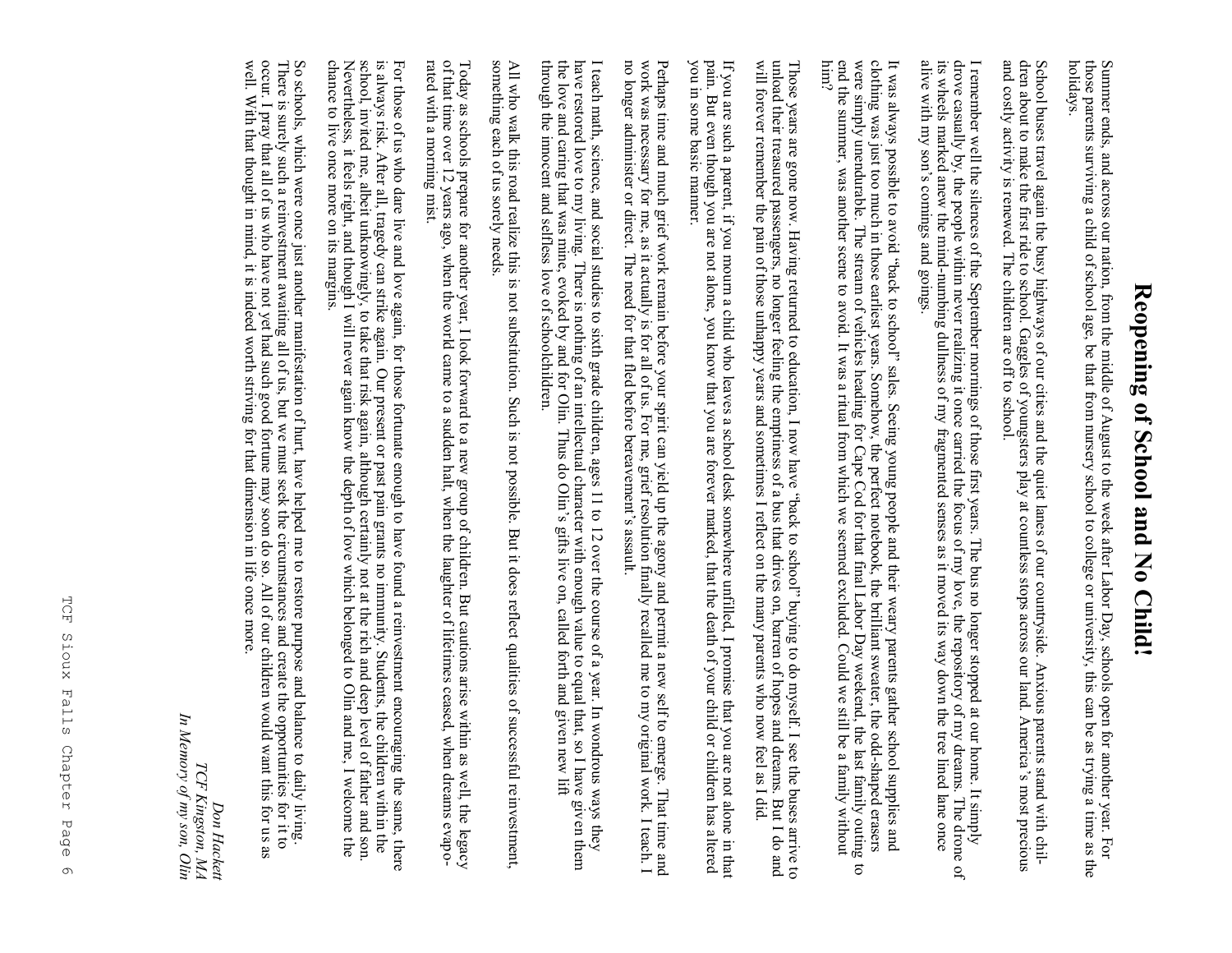## Love's Lasting Touch **Love's Lasting Touch**

My spirit will exist in all the earth, My spirit will exist in all the earth, Don't weep for me when I'm gone, Don't weep for me when I'm gone, Because I'll always be there Because I'll always be there. In the water, trees, and air. In the water, trees, and air.

You'll know that I'm beside you, You'll hear me say, "I love you" You'll hear me say, "I love you", You'll know that I'm beside you, With the rustling of the leaves. With the rustling of the leaves. In the whisper of a breeze In the whisper of a breeze.

The moon will be my goodnight kiss,<br>The stars my watchful eyes. The moon will be my goodnight kiss, You'll feel my arms caress you, You'll feel my arms caress you, In the warmth of each sunrise In the warmth of each sunrise. The stars my watchful eyes.

These ties will bind us together, These ties will bind us together, Till we meet on heaven's path. Till we meet on heaven's path. Your memories my epitaph. Your memories my epitaph. Your life will be my legacy, Your life will be my legacy,

Nestled deep inside your heart. Nestled deep inside your heart. I'll live within you always, I'll live within you always, We'll never be far apart. We'll never be far apart. I'll not ever desert you, I'll not ever desert you,

Copyright 1994 Reprinted by permission of author *Copyright 1994 Reprinted by permission of author*In Memory of My Angels...<br>Michelle, Jerry & Danny *In Memory of My Angels... Michelle, Jerry & Danny* Jacquelyn M. Comeaux *Jacquelyn M. Comeaux*

#### **Choosing Life Choosing Life**

"It will never be the same. Never." As a bereaved parent, you have often heard or said these words to express grief's and endless. Bewildered, you vainly search for pathways back to your former life, until you confront the reality that there i profound feelings of sorrow and disorientation. Your life has suddenly taken an unexpected course that appears both uncharted "It will never be the same. Never." As a bereaved parent, you have often heard or said these words to express grief's profound feelings of sorrow and disorientation. Your life has suddenly taken an unexpected course that way back. Your child is dead forever. It is then that you may say, "…never the same."

This is the aspect of grief that Simon Stephens calls "The Valley of the Shadow." It is that very long time between the death of your child and your reinvestment in life. *Between*. It is not supposed to be a permanent res people do take up residence in the valley, it is a transition from the death of your child to life with renewed purpose. death of your child and your reinvestment in life. This is the aspect of grief that Simon Stephens calls "The Valley of the Shadow." It is that very long time between the *Between.* It is not supposed to be a permanent resting place. Although some

you must make that decision again and again, each day. you must make that decision again and again, each day. The key to this transition is yourself. You must choose between life and the valley. You and only you can decide. And The key to this transition is yourself. You must choose between life and the valley. You and only you can decide. And

Giving in to the hopelessness of the valley is tempting. Choosing to move on toward life requires a great deal of work. You must struggle with the pain of grief in order to resolve it. It is a daily struggle full of tears, anger, guilt and self -doubt, but it is the only alternative to surrendering yourself to the valley.

Little by little you choose to move on. Little by little you progress toward the other side of the valley. It takes a very<br>long time, far longer than your friends or relatives suspected. Far longer than you had believed – stretches behind rather than in front of you. leaving the valley of the shadow. There will still be more work to do, more struggle and choosing. The valley, however, be. When one day you find yourself able to do more than choose merely to live but also how to live, you will know you are long time, far longer than your friends or relatives suspected. Far longer than you had believed – Little by little by little you choose to move to move that is the value of the value of the valley. It takes a very even prayed – that it would

and the excitement of discovery. When you have resolved your grief by reinvesting in life, you will be able to realize that nothing is ever "the same."<br>Life is change. We would not have it be otherwise, for that is the valley of the shadow. Change has th and the excitement of discovery. Life is change. We would not have it be otherwise, for that is the valley of the shadow. Change has the promise of beginning When you have resolved your grief by reinvesting in life, you will be able to realize that nothing is ever "the same."

Life is never the same. Life is change. Choose life Life is never the same. Life is change. Choose life!

TCF, Mercer Area Chapter, New Jersey *TCF, Mercer Area Chapter, New Jersey*

*Marcia F. Alig*

Marcia F. Alig